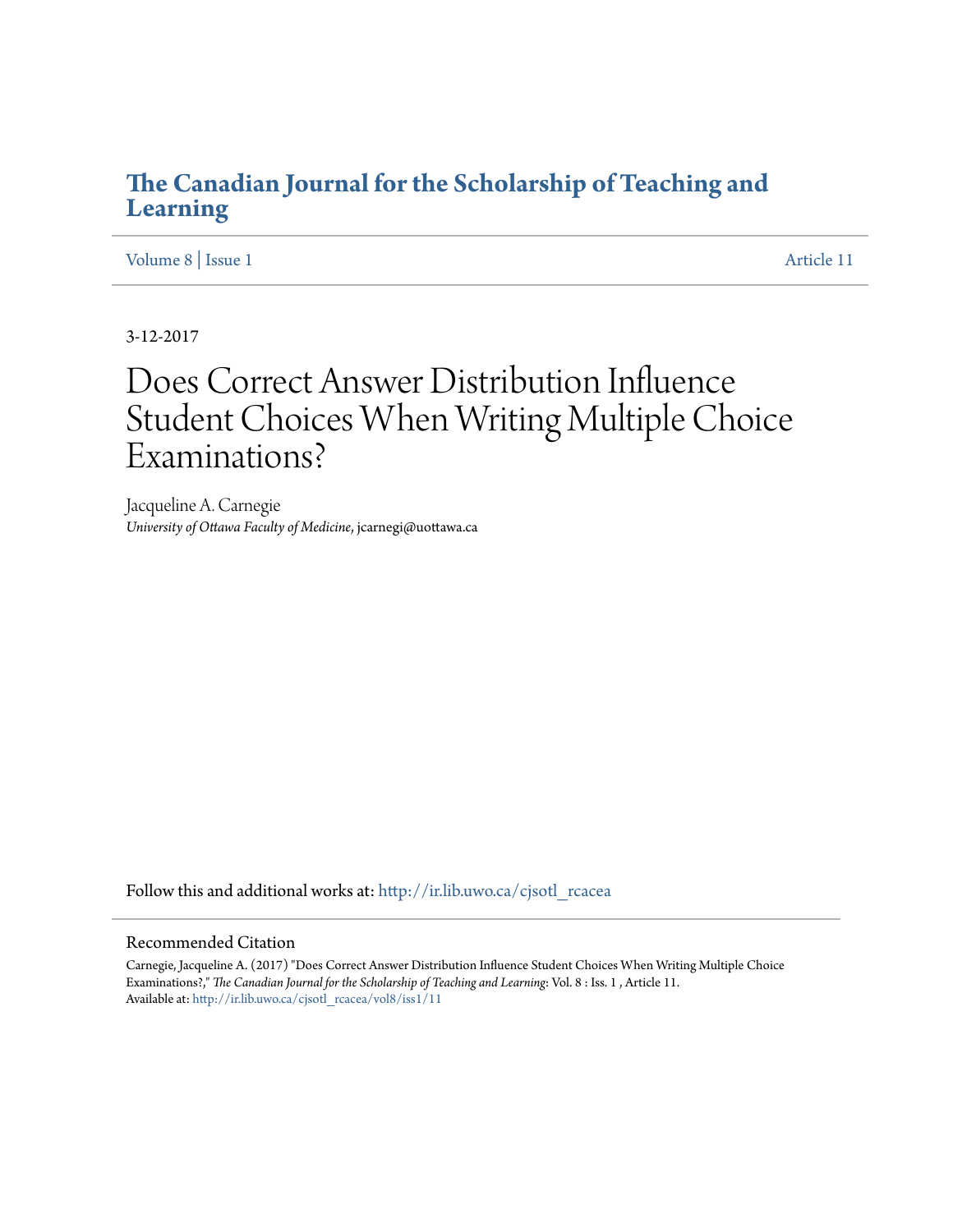## Does Correct Answer Distribution Influence Student Choices When Writing Multiple Choice Examinations?

#### **Abstract**

Summative evaluation for large classes of first- and second-year undergraduate courses often involves the use of multiple choice question (MCQ) exams in order to provide timely feedback. Several versions of those exams are often prepared via computer-based question scrambling in an effort to deter cheating. An important parameter to consider when preparing multiple exam versions is that they must be equivalent in their assessment of student knowledge. This project investigated a possible influence of correct answer organization on student answer selection when writing multiple versions of MCQ exams. The specific question asked was whether the existence of a series of four to five consecutive MCQs in which the same letter represented the correct answer had a detrimental influence on a student's ability to continue to select the correct answer as he/she moved through that series. Student outcomes from such exams were compared with results from exams with identical questions but which did not contain such series. These findings were supplemented by student survey data in which students self-assessed the extent to which they paid attention to the distribution of correct answer choices when writing summative exams, both during their initial answer selection and when transferring their answer letters to the Scantron sheet for correction. Despite the fact that more than half of survey respondents indicated that they do make note of answer patterning during exams and that a series of four to five questions with the same letter for the correct answer would encourage many of them to take a second look at their answer choice, the results pertaining to student outcomes suggest that MCQ randomization, even when it does result in short serial arrays of letter-specific correct answers, does not constitute a distraction capable of adversely influencing student performance.

Dans les très grandes classes de cours de première et deuxième années, l'évaluation sommative se déroule souvent par le biais d'examens comportant des questions à choix multiples afin de pouvoir donner rapidement les résultats aux étudiants. Plusieurs versions de ces examens sont souvent préparées et les questions sont brouillées par ordinateur pour dissuader la tricherie. Lors de la préparation de plusieurs versions d'un examen à choix multiples, l'un des paramètres importants à prendre en considération est que chaque version doit être semblable aux autres pour évaluer équitablement les connaissances des étudiants. Ce projet a pour but d'examiner l'influence possible de l'organisation des réponses correctes sur le choix des réponses des étudiants lors de la préparation de plusieurs versions d'un examen à choix multiples. La question spécifique qui a été posée était de savoir si l'existence d'une série de quatre ou cinq questions à choix multiples consécutives pour lesquelles la même lettre représentait la bonne réponse pouvait avoir une influence préjudiciable sur l'aptitude des étudiants à continuer à choisir la bonne réponse alors qu'ils progressent d'une question à l'autre dans la même série. Les résultats des étudiants qui passent de tels examens ont été comparés aux résultats obtenus quand les étudiants passent des examens dont les questions sont les mêmes mais qui ne comportent pas de telles séries. Ces résultats ont été enrichis par les réponses à une enquête auprès des étudiants pour laquelle les étudiants ont été auto-évalués concernant la question de savoir s'ils avaient remarqué la répartition des réponses correctes parmi les choix multiples quand ils passaient des examens sommatifs, à la fois au départ, quand ils choisissaient leurs réponses, et ensuite quand ils transféraient les lettres correspondant à leurs réponses sur la feuille Scanton pour la correction. Malgré le fait que plus de la moitié des répondants aient indiqué qu'ils ne font pas attention à la structuration des réponses pendant l'examen et qu'une série de quatre ou cinq questions ayant la même lettre pour la bonne réponse pourrait encourager beaucoup d'entre eux à regarder de plus près leur choix de réponse, la conclusion concernant les résultats obtenus par les étudiants suggère que la randomisation des questions à choix multiples, même quand elle aboutit à des séries de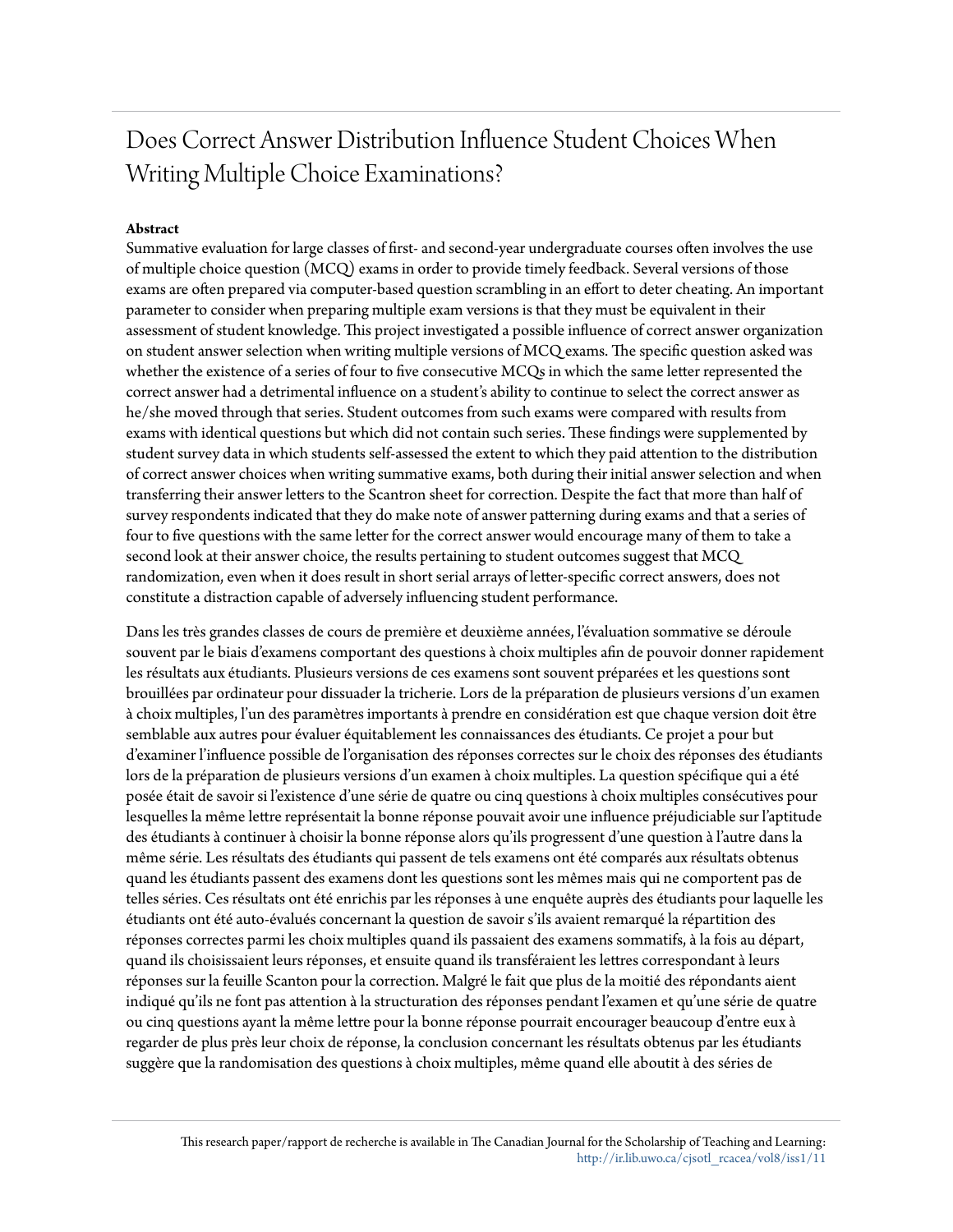réponses correctes identifiées par la même lettre, ne constitue pas une distraction capable d'influencer négativement le rendement des étudiants.

#### **Keywords**

question order, multiple choice exam, scrambling, student outcomes

#### **Cover Page Footnote**

I would like to thank Ms. Hannah Gray (University of Ottawa) for her assistance with data collection for this project and the University of Ottawa for providing the opportunity and funding to Ms. Gray to participate in this study via the Undergraduate Research Opportunity Program. I would also like to thank Mr. Amir Hamid (McMaster University) for his assistance with the statistical evaluation of the data. Finally, I am grateful to Dr. Pierre Fortier, University of Ottawa, for creating Clinch, the exam bank used not only for creating multiple exam versions for undergraduate courses in Medicine and Health Sciences at the University of Ottawa but also for tracking question performance each time it is used in an exam.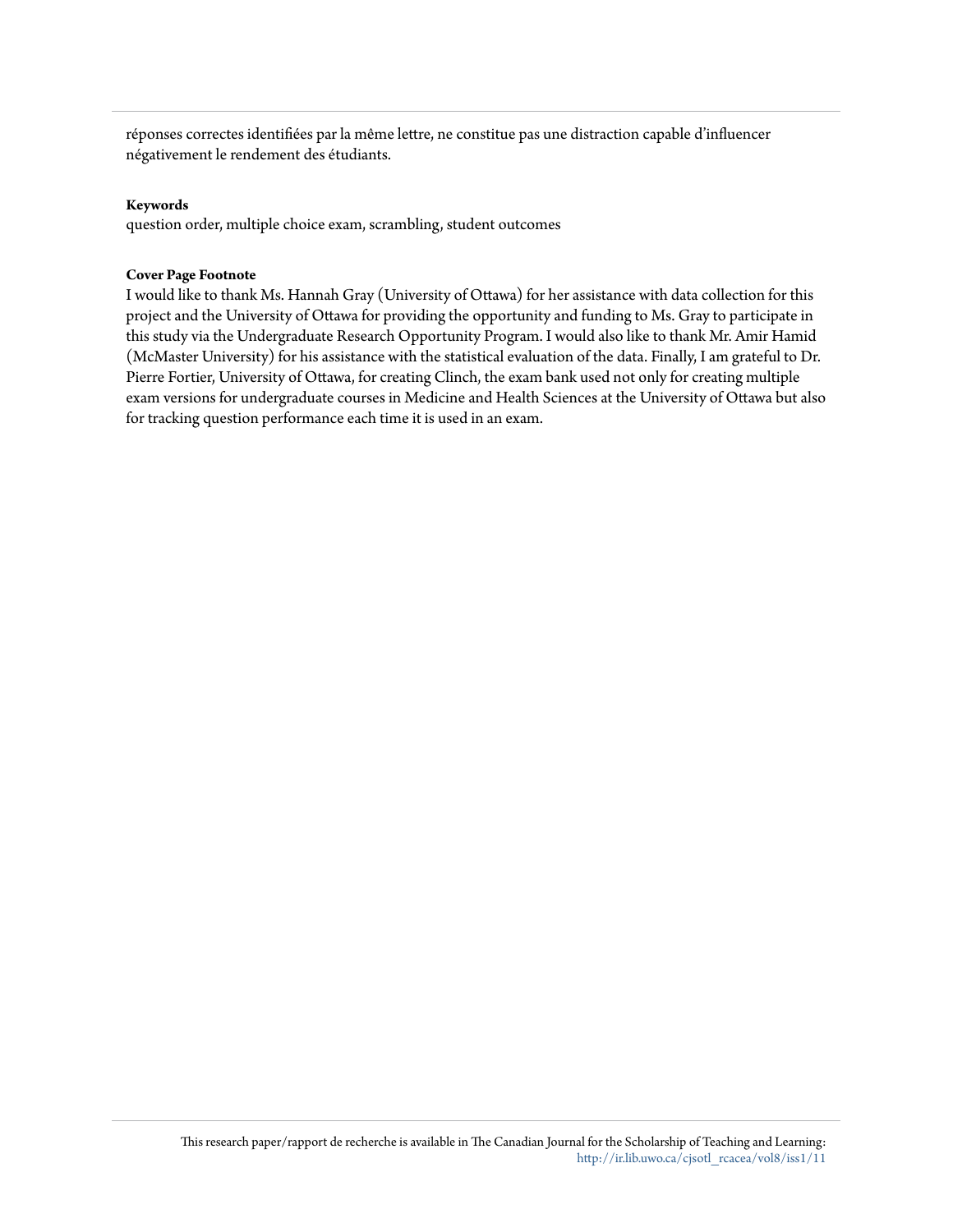Summative student evaluation should employ an exam format that supports efficient correction and the timely provision of feedback. However, the large class enrolments associated with first- and second-year undergraduate courses in many university and college disciplines present an important challenge to the satisfaction of these requirements. To both address that need and because this exam format agrees well with the fact-dense content that characterizes many of these introductory courses (including those in the health sciences), multiple choice questions (MCQs) frequently comprise a large proportion of every summative exam (Lowe, 1991; Roediger III & Marsh, 2005; Slade & Dewey, 1983).

The use of MCQ exams is by no means a perfect way of assessing student knowledge and understanding. The development of a reasonably-sized bank of effective MCQs is labour-intensive and MCQs can be criticized for sometimes cueing students to the correct answer because it needs only to be recognized within the list of possible answer choices rather than provided *de novo*. And, on occasion, the correct answer can even be selected via a lucky or strategic guess (Kuechler & Simkin, 2010; Tamir, 1990). But there are also a number of important advantages associated with the use of MCQs for summative assessment. Evaluation is objective and carefully crafted questions can address a variety of cognitive levels. Furthermore, computer grading is accomplished with speed and accuracy and a broad range of curricular content can be assessed within a single summative event (Khan, Tabasum, Mukhtar & Iqbal, 2013; Kuechler & Simkin, 2010; Lowe, 1991). Finally, the ability of an examination, as a whole, to accurately and reliably assess student knowledge and understanding can be determined by the calculation of the level of difficulty and discrimination associated with each MCQ composing that exam, a statistical evaluation that routinely accompanies computer-based exam grading (Lowe, 1991). The difficulty index reveals the percentage of students selecting the correct answer to each MCQ while the discrimination value, by comparing performance on each question between the higher- and lower-scoring students, rates the ability of each MCQ to be answered correctly more frequently by students who achieved higher overall scores on that particular exam (Lowe, 1991; Sevenair & Burkett, 1988).

It must also be recognized that an MCQ exam format is especially vulnerable to cheating, especially when exams are written by large groups of students accommodated under crowded conditions (Khan et al., 2013). In an effort to reduce the ability of students to copy from one another, several exam versions are often created via the process of MCQ scrambling (Bresnock, Graves, & White, 1989; Khan et al., 2013). This scrambling can focus on two possible examination parameters: the arrangement of the individual questions composing that exam can be shuffled and/or the order of the answer choices linked with each question can be rearranged (Bresnock et al., 1989; Khan et al., 2013; Sue, 2009). An important benefit of MCQ reorganization, be it by the order of the questions and/or by the answer choices, is that it makes the summative approach to student evaluation as fair as possible by allowing all students to be assessed using the same questions (Khan et al., 2013; Sue, 2009). As shall be seen, however, MCQ reorganization can be accomplished in many different ways and it is important to be certain that all exam versions encountered by students in a given class evaluate student knowledge fairly and in an equivalent manner and that question order is not unfairly penalizing a particular subset of students (Sue, 2009).

There are a variety of criteria that can be used to organize the individual MCQs comprising an exam. MCQs can be ordered sequentially or by level of difficulty or they can be grouped by topic and a number of studies have investigated a possible influence of MCQ arrangement on student outcomes. Sequential order delivers the questions in the order that the content was covered during lectures whereas reverse sequencing does exactly the opposite. In a chapter contiguity

1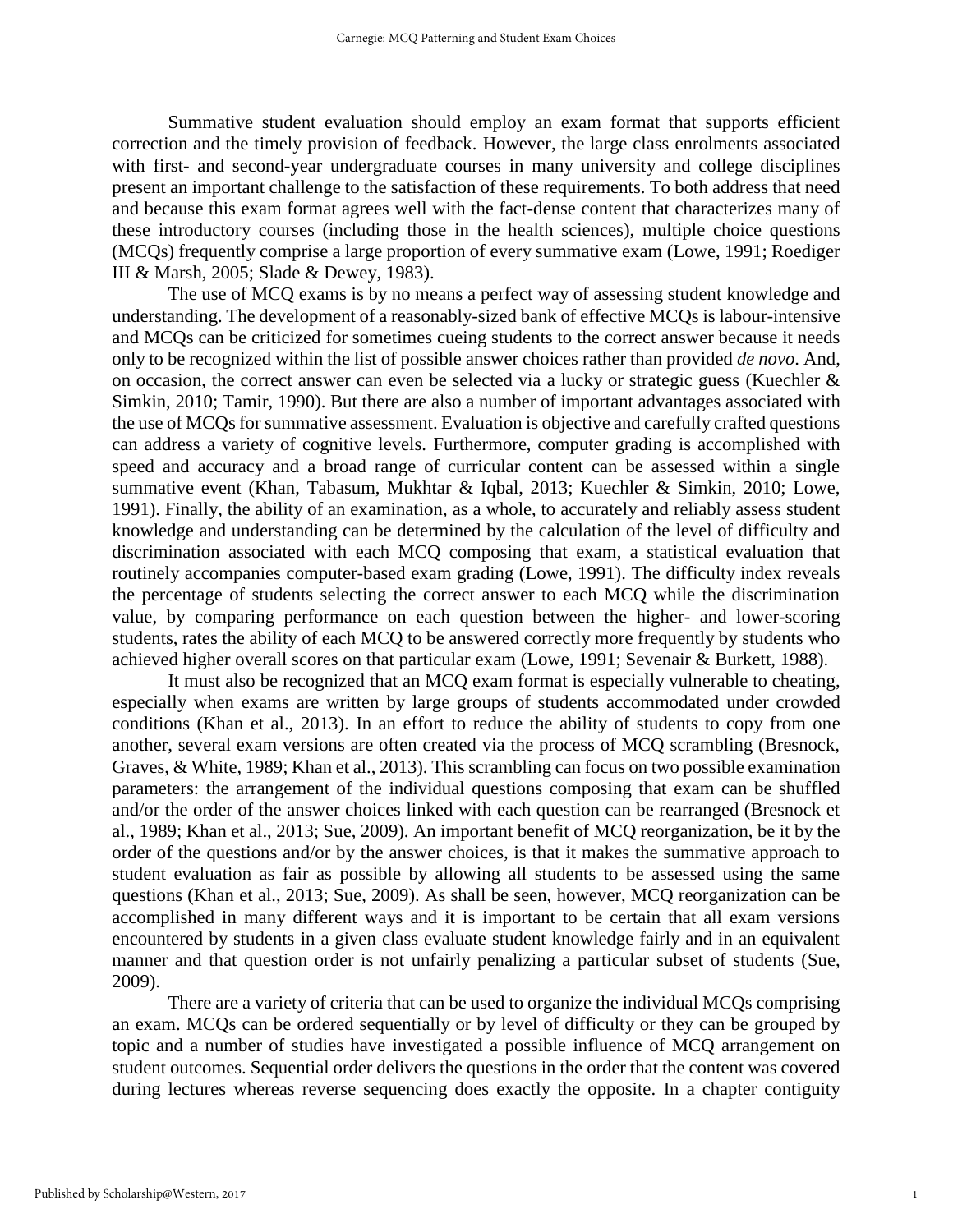exam, the questions are grouped by chapter, but within each chapter-related exam section, the questions are not in chronological order, and the chapter-batches themselves do not have to be inserted consecutively into the exam (Balch, 1989). Questions can also be ordered by increasing or decreasing level of difficulty (Noland, Russell & Madden, 2014; Perlini, Lind & Zumbo, 1998). Finally, the advent of computer programs to create exam banks and to permit the random rearrangement of questions has allowed another option, the truly random-order exam, to become increasingly popular (Sue, 2009).

The results obtained from studies comparing sequential versus chapter contiguity versus random exams are controversial. Balch (1989) compared all three approaches to exam construction within a large class of psychology students with the added constraint for the randomly-ordered exam that no two questions from the same chapter could immediately follow one another. His hypothesis was that factual information would be more easily retrieved if accessed in the order that it was first learned and encoded in long-term memory. Indeed, higher-order learning involves the restructuring and organizing of new knowledge so that it can form a part of long-term memory by linking with that which is already known, in this way facilitating subsequent retrieval for application (Kirschner, 2002; Kirschner, Sweller, & Clark, 2006). Balch (1989) reported a small but significant difference in student outcomes between the sequential and chapter contiguity groups and suggested a slight beneficial effect for sequential compared to random. However, the latter effect was noticeable only at a level of  $p < 0.10$ , a level not usually used as a benchmark for significance. In contrast, a number of other studies comparing sequential and random ordering of questions and involving a variety of disciplines did not find it advantageous for students to answer exam questions in the same order that they had encountered the content during lectures, be they students of large- or small-enrolment classes (Bresnock et al., 1989; Kagundu & Ross, 2015; Khan et al., 2013; Neely, Springston, & McCann, 1994; Sue, 2009; Tal, Akers, & Hodge, 2008).

Other researchers explored question ordering by level of difficulty and also found no significant effect (Laffitte, 1984; Noland et al, 2014; Paretta & Chadwick, 1975; Perlini et al., 1998). An early study conducted by Laffitte (1984) involved 82 undergraduate students studying introductory psychology and compared the ordering of questions in only two ways: by increasing level of difficulty and by random distribution. Perlini et al. (1998) expanded this study, again involving students of introductory psychology, to compare both easy-to-hard and hard-to-easy question ordering with random distribution and also found no difference in student outcomes. An important concession made by the authors was that they could not control the order in which students chose to answer the questions when completing the exam, only the order in which they first encountered them (Perlini et al., 1998). In an even earlier study involving over 300 introductory accounting students, Paretta & Chadwick (1975) attempted to control the order in which students answered MCQs by instructing students to answer the questions in the order presented, suggesting that otherwise they may run out of time to complete the exam. In their study that involved the same three question patterns (easy-to-hard, hard-to-easy, and random), but with the incorporation of the perceived time constraint, they found that average students had poorer outcomes if they encountered the more challenging questions at the beginning of the exam; however, they also reported that weaker students and stronger students had similar examination outcomes regardless of the MCQ pattern. Finally, Noland et al. (2014) revisited the notion of question order by comparing two groups only: those with harder MCQs at the beginning of the exam and those with harder MCQs at the end. They evaluated this approach with several different courses related to accounting, and a variety of class sizes with results that did not always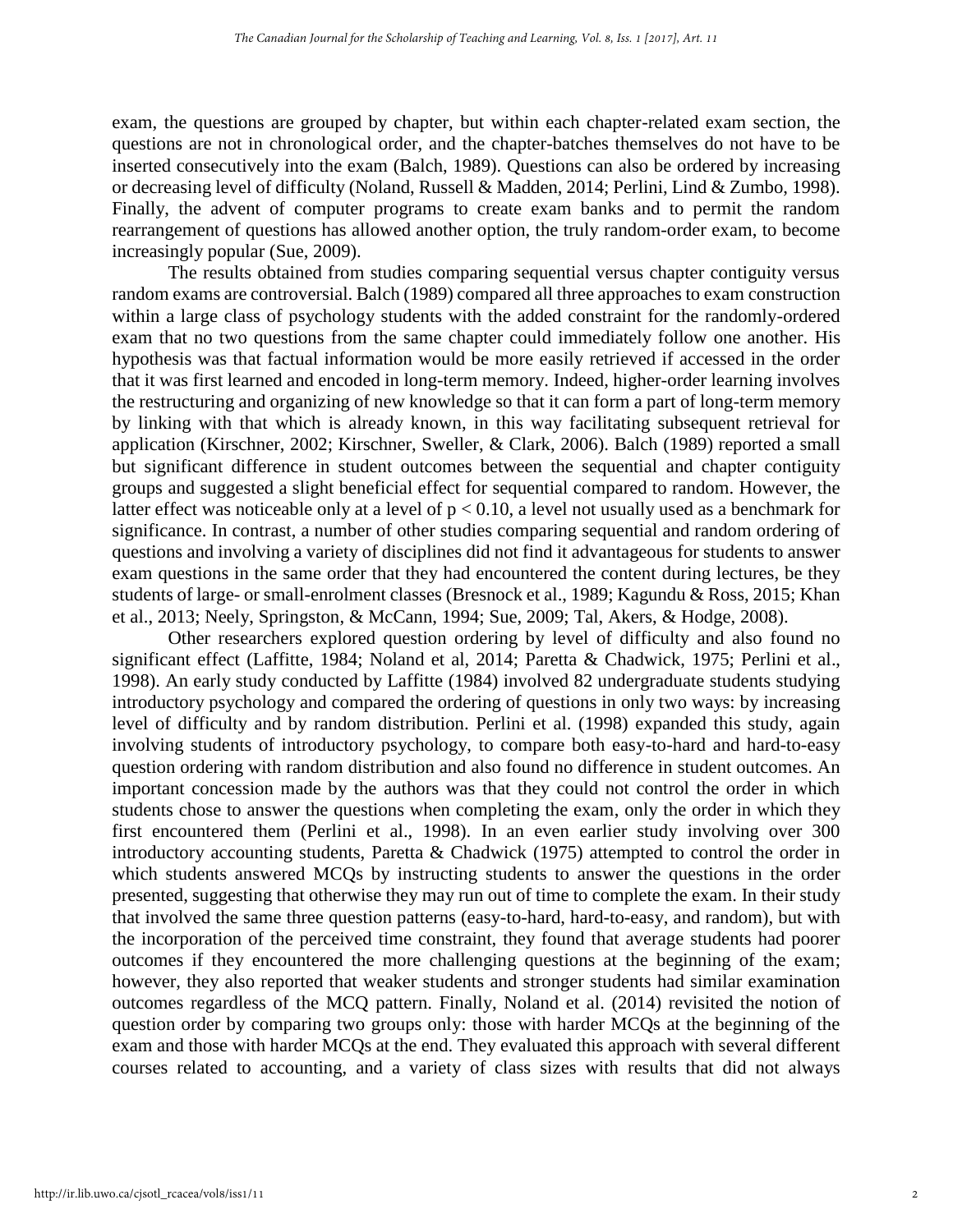completely agree. However, their overall conclusion was that question ordering by difficulty did not influence examination outcomes (Noland et al., 2014).

This study also explores the influence of individual MCQ ordering with regard to student outcomes, but from a very different perspective. Multiple exam versions were created by computer-based scrambling meaning that for all exam versions the questions were presented in a random order and were not grouped by topic or ordered sequentially. There was no scrambling of the answer choices for each question, only the MCQs themselves were organized so as to be presented in different orders. However, computer-based randomization of question order does occasionally result in exam versions where the same letter-specific correct answer occurs in a series of several consecutive questions. The possible influence that this parameter may have on student approaches to MCQ answering and student outcomes was explored in two ways. The evaluation of student outcomes from such exam versions (looking specifically at student performance on the serial questions) was compared with those from the exam versions written by the rest of the class in which those questions were not in series. In addition, survey data was collected from students in which they self-assessed the extent to which they pay attention to the distribution of their answer choices when writing summative exams, both during their initial selection of their answer and when the answer choices are accumulating and forming a pattern on the Scantron sheet.

#### **Method**

This research exploring a possible influence of serial correct answers on the process of exam writing and examination outcomes was approached in two ways. In the first part of the study, data pertaining to the process involved in selecting MCQ answers was collected from a representative class of anatomy and physiology (ANP) students. Also, student outcomes on select ANP exams administered during the previous three years were compared between versions that did contain serial arrays of letter-specific correct answers and versions that did not. The involvement of students and student-related data collection for this research was approved by our university's Human Ethics Committee (File number H09-06-10B). At our university, the anatomy and physiology content is contained within three first-year level ANP courses (ANP1105, ANP1106, and ANP1107). ANP1105 is usually completed during the fall term of first year and, depending on their program of study, many of these students go on to complete ANP1106 and ANP1107 during the winter term of the same academic year. All three ANP courses are supported by supplementary course web sites that provide access to feedback-oriented, textbook-derived practice questions that are primarily, but not exclusively, MCQs. A proportion of each student's final grade (7-8%, depending on the course) is derived from scores earned when completing these open-book formative quizzes at intervals throughout the term. Before each summative exam, students are informed of the examination question distribution, both in terms of types of questions and approximate number of questions devoted to each major content area.

For the first part of the project, 282 students enrolled in the winter term of an undergraduate first-year course in anatomy and physiology (ANP1107) were administered an optional, anonymous survey via Blackboard Learn, their course management platform (Table 1). The survey questions were designed to collect some preliminary demographic information regarding student experience with university-based and anatomy-and-physiology-based exams and then to ascertain their general approach during an exam when recording their answers to MCQs. Final questions in the survey explored to what extent they believed that their selection of answers to MCQs could be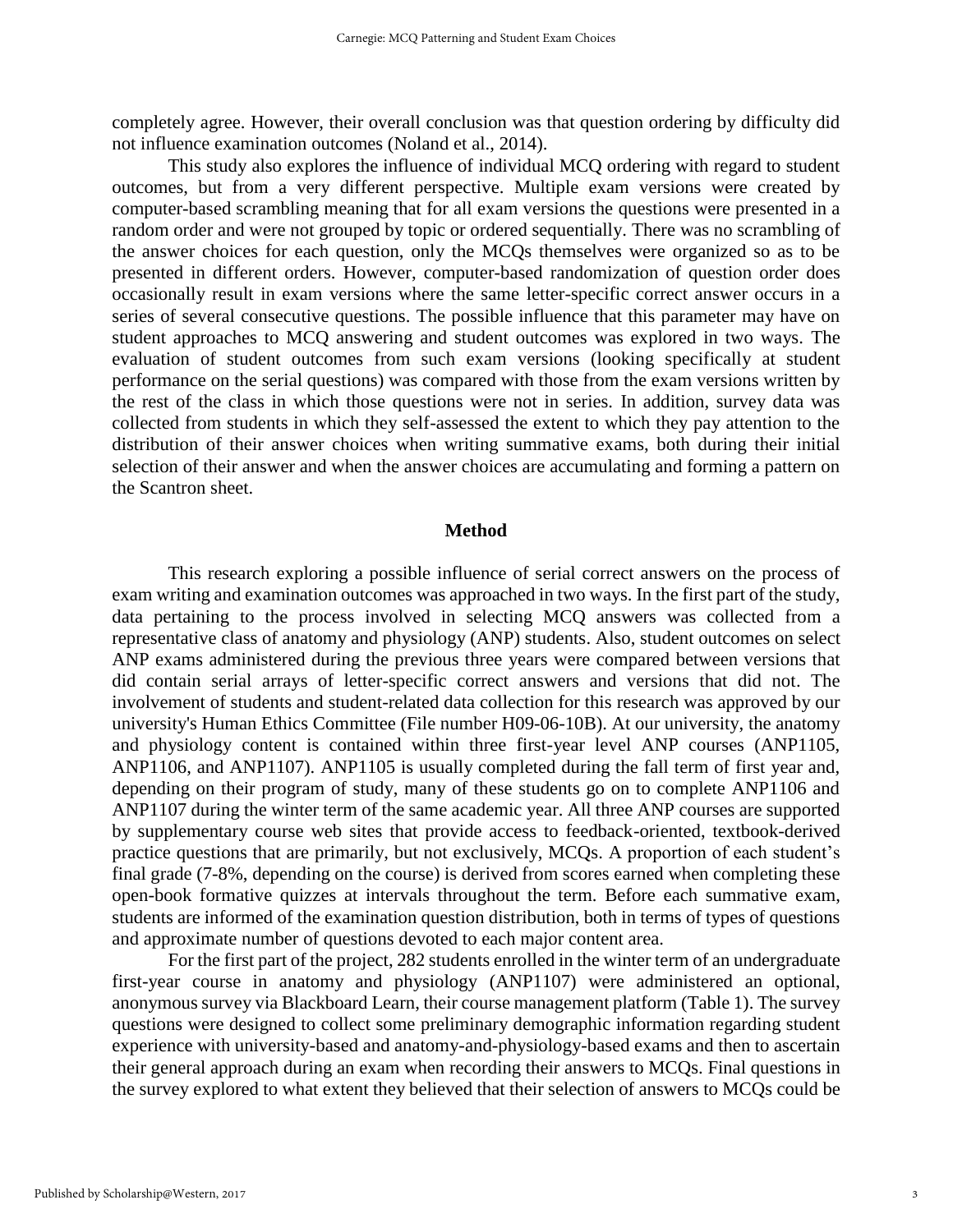influenced by whether or not the same letter, as their correct answer choice, was starting to appear in a series (Table 1).

Table 1

*Online Survey Administered to 282 Students Enrolled in an Undergraduate Course in Anatomy and Physiology (ANP1107)*

| 1) How many years since you graduated from high school? |            |          |                               |  |  |  |  |  |
|---------------------------------------------------------|------------|----------|-------------------------------|--|--|--|--|--|
| $\Box$                                                  | $\Box$ 2-4 |          | $\Box$ 4-6 $\Box$ more than 6 |  |  |  |  |  |
|                                                         |            |          |                               |  |  |  |  |  |
| 2) How many ANP courses have you completed?             |            |          |                               |  |  |  |  |  |
|                                                         |            | $\Box$ 2 | $\Box$ more than 2            |  |  |  |  |  |

- 3) When answering exam questions, do you immediately transfer your answer choice to the Scantron or do you answer all questions on the exam paper first and then transfer to the Scantron?
	- $\Box$  I transfer them to the Scantron right away.
	- $\Box$  I answer all the questions in the exam book and then transfer them to Scantron afterwards.
	- $\Box$  I answer the questions I know on the Scantron right away and then go back a second time to answer the questions that are more difficult.
	- $\Box$  There is no specific way that I transfer my answers onto the Scantron.
- 4) Do you pay attention at all to the pattern of answer choices developing on your Scantron sheet?

□ never □ not usually □ sometimes □ often □ always

5) Do you change your mind or take a second look if you see the same answer choice starting to appear in a series?

□ never □ not usually □ sometimes □ often □ always

- 6) If you do take a second look, after how many of the same letter in a series would you start to pay attention to the pattern and take another look at your answer choices?  $\Box$  3  $\Box$  4  $\Box$  5  $\Box$  6  $\Box$  7
- 7) If so, does it matter which letter it is?  $\Box$  never  $\Box$  not usually  $\Box$  sometimes  $\Box$  often  $\Box$  always
- 8) If it does matter which letter it is, please check off the letter(s) that would be most likely to worry you if they appeared in a consecutive series?

|  | $\Box$ $A$ | $\sim$<br>R |  | $\overline{\phantom{0}}$ | ਾ ਸ ਸ | $\neg N/A$ |
|--|------------|-------------|--|--------------------------|-------|------------|
|--|------------|-------------|--|--------------------------|-------|------------|

9) If you do change your mind/take a second look, do you look at all of them in the series or just the last one or two?

□ I look at all of the questions in the sequence □ Just the last one or two □ Just the first two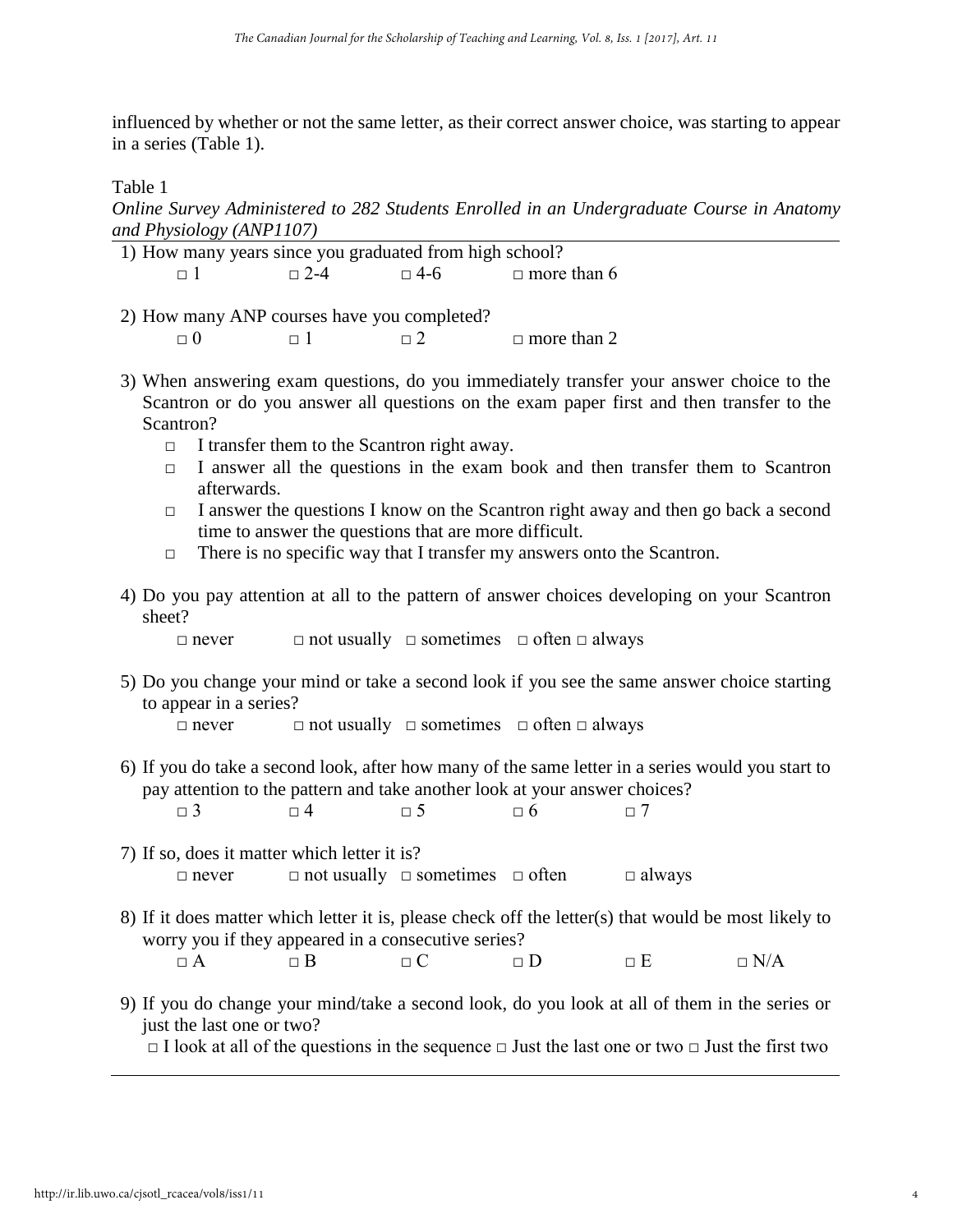The second part of the study was a retrospective analysis of the MCQ outcomes from selected anatomy and physiology examinations administered during the previous three years. These examinations consisted of a mix of four-choice and five-choice questions taken from our departmental ANP exam bank with the majority (62%) of questions being five-choice and the remainder (38%) being four-choice. The exam bank has been gradually built over the past several years using a mix of textbook-publisher-supplied MCQs as well as MCQs developed by the author. Given the subject matter of these first-year courses, these MCQs tend to target primarily the lowerorder cognitive skills of remembering, understanding and applying, as defined according to Bloom's revised taxonomy (Anderson, Krathwohl, & Bloom, 2001). Indeed, of the 21 MCQs evaluated in the current study, three are classified as level one (remembering), 10 as level two (understanding), and 8 as level three (applying).

When administering exams within these large enrolment courses, the potential risk that students would copy from one another was addressed by randomly re-ordering the MCQs using the scrambling function of our online exam bank so that two to three versions of the same exam could be prepared. When the properties of exams used during the past three years were evaluated, five sets of midterm and final examinations met the criteria for inclusion in this study. One of these exams, Exam 4, was written by the same students who completed the survey described in the first paragraph of the Methods. The total number of MCQs in each of these exams was 44, 64, 43, 59 and 52 for Exams 1, 2, 3, 4 and 5, respectively. For each of the five exam sets, one version of the exam had 4-5 consecutive questions with the same letter choice representing the correct answer (Serial) while the distribution of those same MCQs was very different (Dispersed) within the other exam version(s). Rather than being ordered consecutively, the 4-5 MCQs were scattered throughout the other exam version(s) and were not integrated into a pattern of having the same correct answer appear as part of a sequence.

Prior to each exam session, the exams themselves were shuffled so that distribution to students was entirely random. After exam completion, student outcomes were tabulated and the performance of key questions (difficulty and discrimination) compared between the Serial and Dispersed exam versions. Difficulty was calculated as the number of correct responses divided by the total number of responses. Discrimination was calculated as the difference between the proportions of students in the top and bottom 27% of the class selecting the correct answer (Sevenair & Burkett, 1988). For those examination sets where there were two exam versions with dispersed questions (Exams 3, 4 and 5), the data from both dispersed versions were pooled prior to statistical evaluation. The possible influence of MCQ distribution on the per cent of students selecting the correct answer was assessed using the Pearson Chi-Square Test of Independence (SPSS Version 23). The ability of these questions to distinguish between stronger and weaker students was evaluated by comparing their discrimination values as a function of question distribution using the paired sample t-test (SPSS Version 23). The distributions of final grade outcomes between the subset of ANP1107 students who completed the voluntary survey and the entire ANP1107 class were compared using, once again, the Pearson Chi-Square Test of Independence. For all statistical evaluations, differences were considered significant at  $p < 0.05$ .

#### **Results**

Out of a class of 282 students, 53 elected to complete the survey, a participation rate of 18.8%. With the exception of a final grade of F (below 40%), the respondents represented all levels of achievement in ANP1107 and formed a sub-population of students that was not different ( $p =$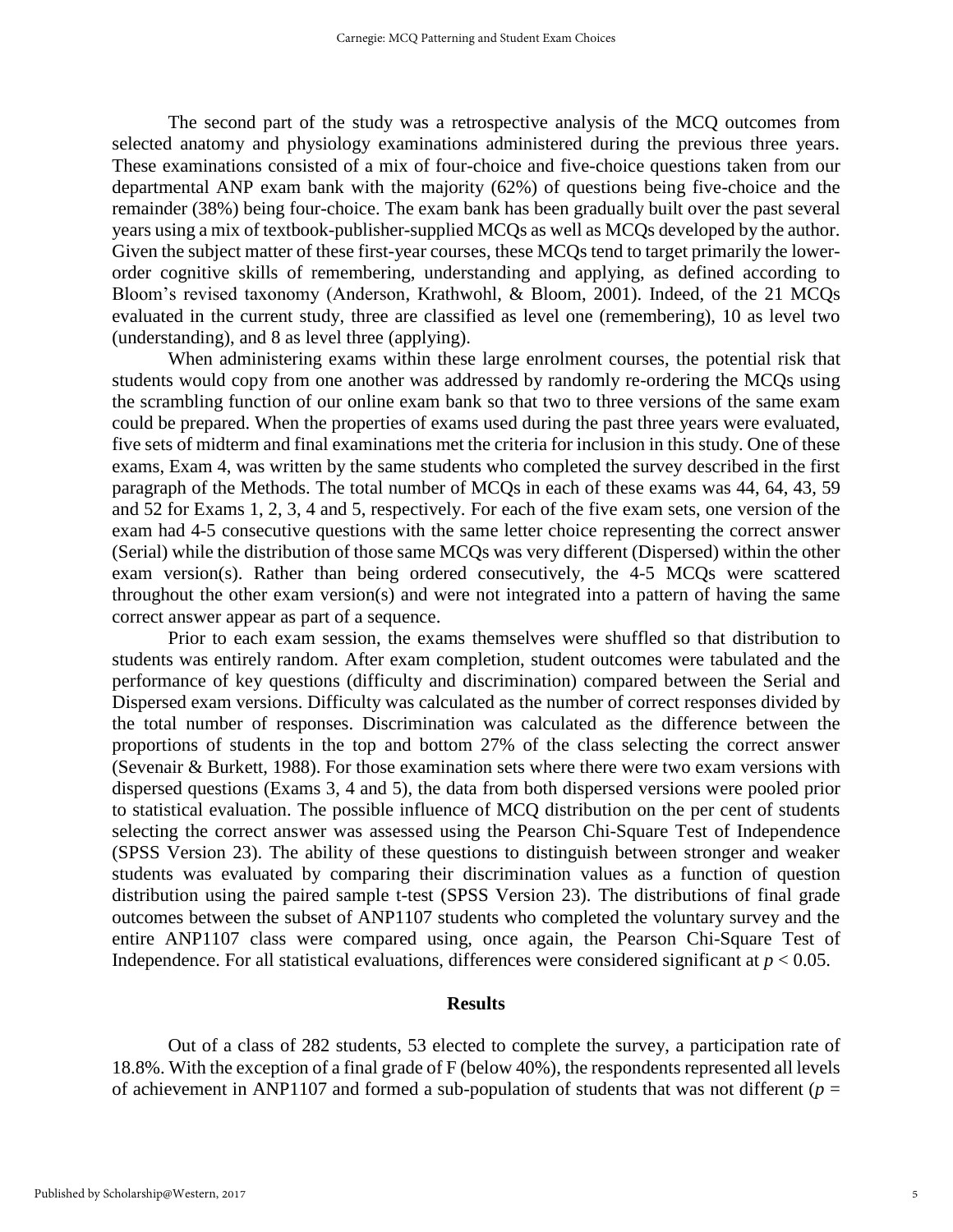0.277) from the class population as a whole in terms of final course outcomes (see Figure 1). Approximately one-third of respondents were in their first year of postsecondary study and the majority had already completed one (64.2%) or two (24.5%) previous courses in anatomy and physiology.



*Figure 1.* Distribution of the final grades achieved in this undergraduate course in anatomy and physiology (ANP1107) within the entire course (n=282) and among the survey respondents (n=53). It should be noted that, while final grades of E and of F are both failing grades, at the University of Ottawa a final grade of E (40-49%) contributes one point toward a student's grade point average (GPA) and renders a student eligible to write a supplemental exam whereas a grade of F (less than 40%) contributes zero toward the student's GPA and renders that student ineligible to write a supplemental exam.

With regard to survey question 3 (Table 1), all three approaches to completing the Scantron sheet were used by a reasonable number of participants. Immediate transfer, question by question, was the approach used by 32.1% of respondents, whereas 39.6% initially selected and recorded all of their answer choices on the exam pages before batch-transferring them to the Scantron, and 28.3% used a two-step approach in which they answered the questions about which they felt most confident first before returning a second time to tackle those MCQs that were more challenging. Over 60% of respondents indicated that, at least sometimes, they do pay attention to the pattern of answer choices developing on their Scantron sheet and the same proportion indicated a level of inclination to take a second look at their answers if they were starting to form a series (Table 2). For 18.9% of respondents, a series meant three of the same correct answers in a row whereas for the majority of respondents, a pattern became noticeable only if it was four or five in a row (39.6% and 28.3%, respectively).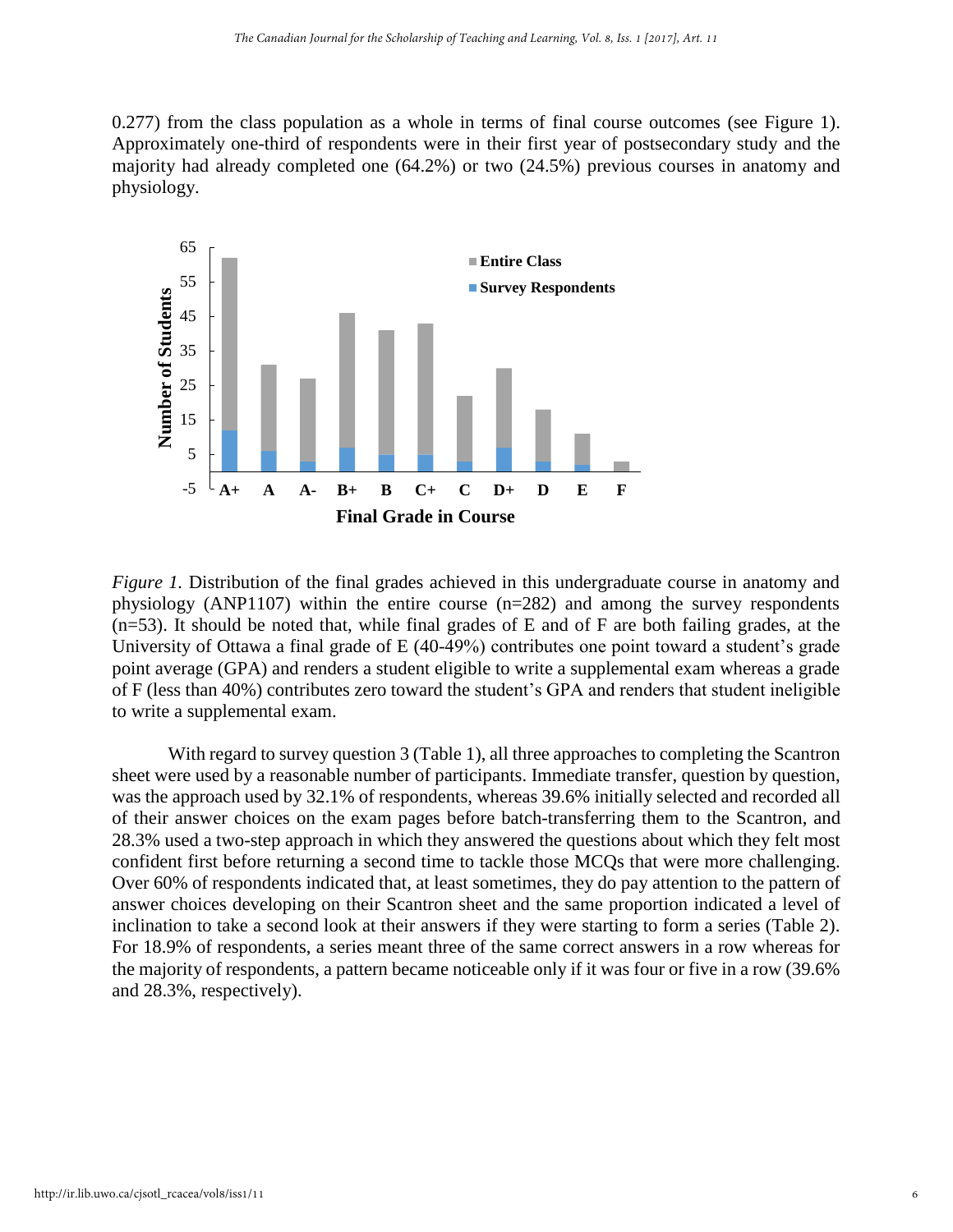| Question                                                                                                                    | <b>Never</b> | Not usually | Sometimes | Often | Always |
|-----------------------------------------------------------------------------------------------------------------------------|--------------|-------------|-----------|-------|--------|
| 4. Do you pay attention at all to<br>the pattern of answer choices<br>developing on your Scantron<br>sheet?                 | 18.9         | 18.9        | 45.3      | 9.4   | 7.5    |
| 5. Do you change your mind or<br>take a second look if you see<br>the same answer choice<br>starting to appear in a series? | 13.2         | 24.5        | 35.9      | 22.6  | 3.8    |

*Distribution of Student Responses (Percent of Respondents; n = 53) to Survey Questions 4 and 5*

The identity of the letter (A through E) that was forming the series did not seem important to respondents. In response to question 8 (Table 1), the per cent of students selecting each of the five possible letters between A and E as being particularly worrisome if that letter started to appear in series ranged from a low of 13.2% (B) to a high of 22.6% (C) with the other three letter choices (A, D or E) falling in between those values.

Student outcomes on the MCQs evaluated in this study are summarized in Figures 2 and 3. For Exams 1 and 2 (Figure 2), there were just two versions of each exam (one Serial version and one Dispersed version) and outcomes on each of the four MCQs did not differ  $(p > 0.05;$  Table 3) between the student populations answering those questions in either of the two exam versions. With regard to Exams 3, 4 and 5 (Figure 3), where there were three versions of each exam, student outcomes were similar for the questions of interest ( $p > 0.05$ ; Table 3) between the Serial MCQ exams and the combined results for the two exam versions in which the MCQs were dispersed. Of particular interest are the two questions shown in Figure 3 to be answered correctly by less than 50% of students (Q2 in Exam 3 [application-based MCQ] and Q3 in Exam 4 [challenging knowledge-based MCQ]). Even for those MCQs, there was no difference in the frequency of correct answer selection by students answering them as part of a series or distributed randomly (Table 3).



*Figure 2.* Influence of MCQ correct answer patterning on student selection of correct answer. Results represent two different exams written by students in two different courses. For each exam

Table 2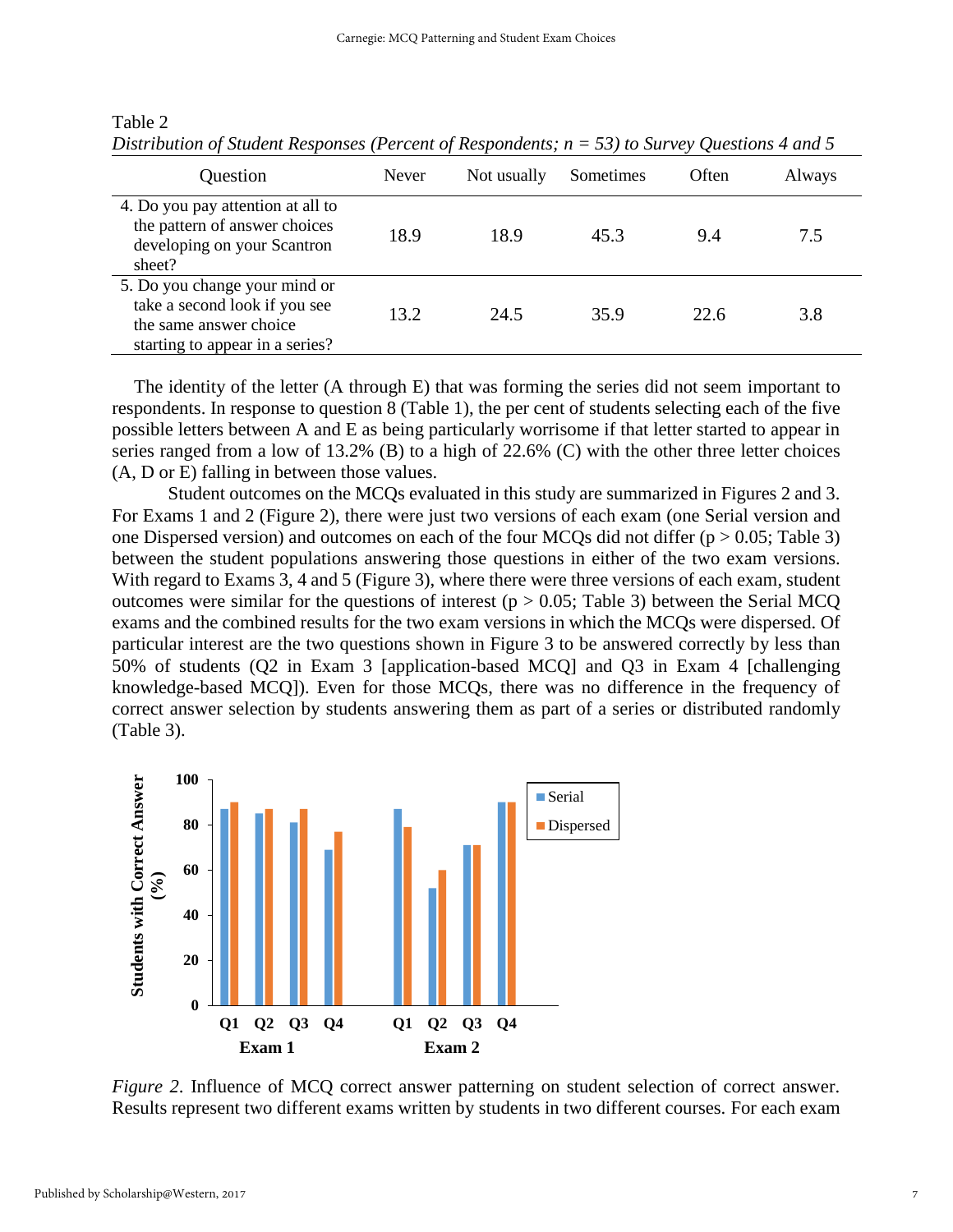there was a version where four MCQs with the same letter-designated correct answer (A for Exam 1, C for Exam 2) were in series (Serial) versus a second version where the same MCQs were randomly scattered throughout the exam (Dispersed). For Exam 1,  $n = 115$  for each exam version; for Exam 2,  $n = 135$  (Serial) and  $n = 145$  (Dispersed).



*Figure 3.* Influence of MCQ correct answer patterning on student selection of correct answer. Results represent three different exams written by students in three different courses. For each exam there was a version where four or five MCQs with the same letter-designated correct answer (C for Exam 3, D for Exam 4 and for Exam 5) were in series (Serial) versus two other versions where the same MCQs were randomly scattered throughout the exam (Dispersed). For Exam 3, n  $= 78$  (Serial) and n = 149 (Dispersed). For Exam 4, n = 91 (Serial) and n = 187 (Dispersed). For Exam 5,  $n = 97$  (Serial) and  $n = 189$  (Dispersed).

Table 3

| Same Correct Answer in Series versus Dispersed MCOS |           |           |           |           |           |
|-----------------------------------------------------|-----------|-----------|-----------|-----------|-----------|
|                                                     | Exam 1    | Exam 2    | Exam 3    | Exam 4    | Exam 5    |
|                                                     | $(N=230)$ | $(N=280)$ | $(N=227)$ | $(N=278)$ | $(N=286)$ |
| Question 1                                          | 0.378     | 2.663     | 0.322     | 2.005     | 0.906     |
| Question 2                                          | 0.318     | 1.884     | 0.043     | 2.023     | 1.897     |
| Question 3                                          | 1.578     | 0.000     | 0.073     | 1.279     | 3.372     |
| Question 4                                          | 1.371     | 0.000     | 1.113     | 0.463     | 0.575     |
| Question 5                                          |           |           |           | 0.280     |           |

*χ <sup>2</sup> Values Derived from Statistical Comparison of Student Outcomes when Answering MCQs with Same Correct Answer in Series versus Dispersed MCQs*

Note. Results from these five different exams involving students in 5 different courses are presented in Figures 2 and 3.

Finally, a comparison of question-specific discrimination values (Table 4) did not reveal a significant effect ( $p > 0.05$ ) of question patterning, whether the series occurred at the beginning,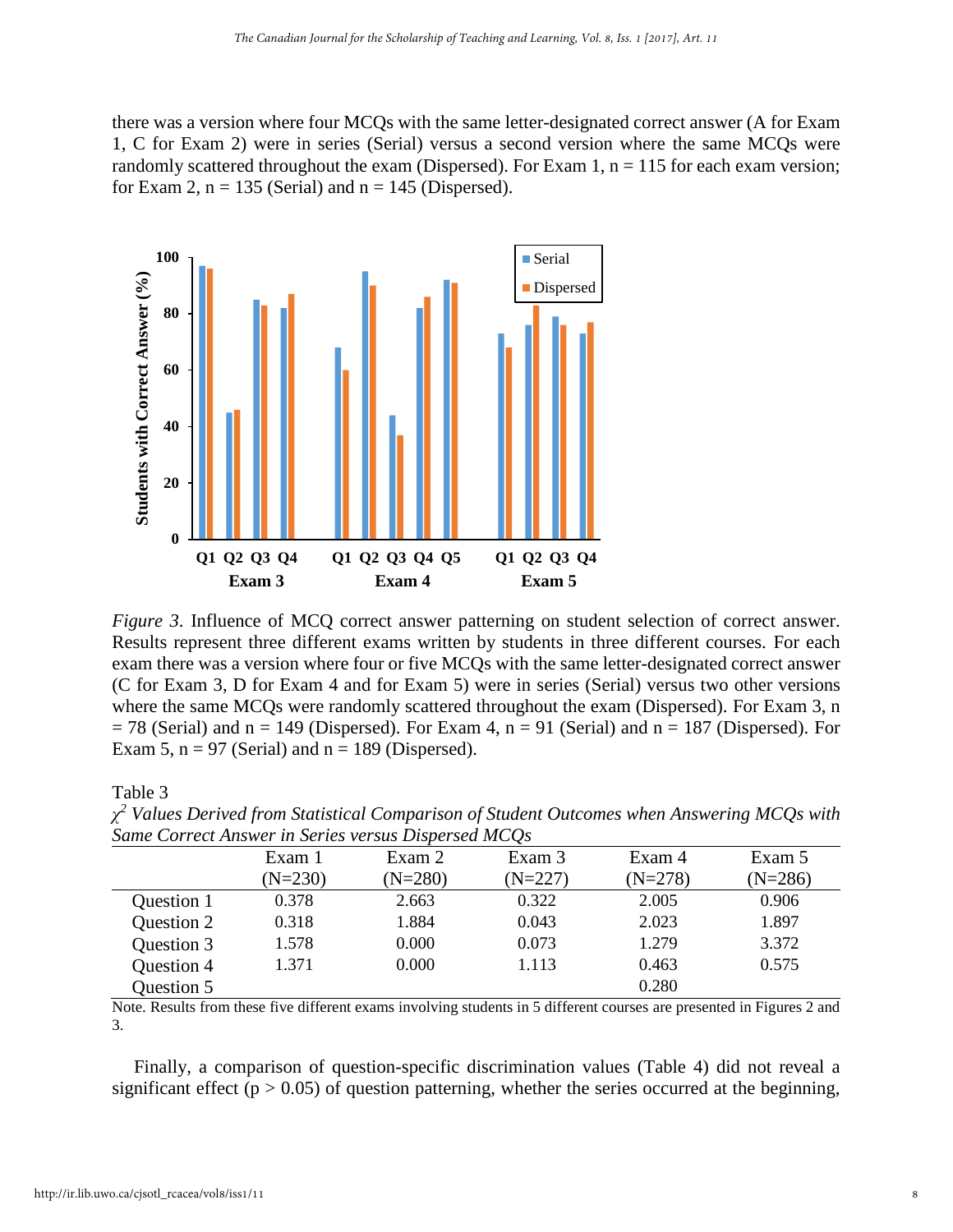within the middle region or toward the end of the exam. However, one interesting finding with regard to discrimination pertains to Exam 1 for which the correct answer was choice A (Table 4). Though not significant ( $p = 0.077$ ), there was a consistent trend for the serial questions to be slightly more discriminating, meaning that stronger students seemed routinely more inclined to select A as the correct answer when working with these questions in series, even though those same questions were not answered correctly by a higher total number of students when serially distributed (Figure 2).

#### Table 4

| $\cdots$ $\cdots$ |              |           |        |              |              |                              |        |           |              |           |  |
|-------------------|--------------|-----------|--------|--------------|--------------|------------------------------|--------|-----------|--------------|-----------|--|
|                   | Exam 1       |           | Exam 2 |              | Exam 3       |                              | Exam 4 |           | Exam 5       |           |  |
|                   |              | $(N=230)$ |        | $(N=280)$    |              | $(N=227)$                    |        | $(N=278)$ |              | $(N=286)$ |  |
|                   | S            | D         | S      | D            | S            | D                            | S      | D         | S            | D         |  |
| Question 1        | 0.34         | 0.22      | 0.29   | 0.51         | 0.11         | 0.12                         | 0.53   | 0.48      | 0.48         | 0.22      |  |
| Question 2        | 0.47         | 0.31      | 0.67   | 0.56         | 0.56         | 0.59                         | 0.20   | 0.25      | 0.64         | 0.36      |  |
| Question 3        | 0.31         | 0.25      | 0.49   | 0.44         | 0.16         | 0.32                         | 0.54   | 0.24      | 0.19         | 0.56      |  |
| Question 4        | 0.78         | 0.56      | 0.31   | 0.33         | 0.53         | 0.25                         | 0.52   | 0.33      | 0.35         | 0.24      |  |
| Question 5        |              |           |        |              |              |                              | 0.04   | 0.27      |              |           |  |
| <i>F-value</i>    | 0.077        |           |        | 0.799        |              | 0.843                        |        | 0.603     |              | 0.686     |  |
| Correct           | A            |           | C      |              | $\mathsf{C}$ |                              | D      |           | D            |           |  |
| Letter            |              |           |        |              |              |                              |        |           |              |           |  |
| Series            | $Q31-34(44)$ |           |        | $044-47(64)$ |              | $Q37-40(43)$<br>$Q51-55(59)$ |        |           | $Q10-13(52)$ |           |  |
| Position          |              |           |        |              |              |                              |        |           |              |           |  |

*Discrimination Values for Selected MCQs when Presented in Series (S) or Dispersed throughout the Exam (D)*

Note. *F*-values are derived from statistical analysis using the paired sample t-test. Student outcome results from these five different exams involving 5 different courses are presented in Figures 2 and 3.

#### **Discussion**

This study revealed that student outcomes were not adversely affected by the inclusion of a short series of four to five MCQs with the same letter-specific correct answer within the MCQ portion of an exam. It is not surprising that serialization of the correct answer was not a detriment for those questions that students found to be reasonably easy and that were answered correctly by over 80% of the class. If a student is certain of the correct answer, answer selection will be directed almost exclusively by that student's knowledge of course content and answer patterning should not represent a confounding distraction. The provision of regularly-spaced formative examinations to these students prior to their summative exams may also have allowed them to be well prepared for assessment. Having opportunities to practice retrieving information pertaining to course content when studying is an active study approach that has been suggested to promote learning and long-term retention more effectively than passive processes such as reading the textbook and course notes (Carnegie, 2015; Karpicke, Butler, & Roediger III, 2009; Orr & Foster, 2013; Roediger & Karpicke, 2006). That being said, correct answer position and the possible development of a pattern could become important when a student does not know the correct answer and has resorted to guessing (Attali & Bar-Hillel, 2003). Indeed, Zimmerman and Williams (2003) suggested that guessing can negatively impact the reliability of MCQ examination outcomes, especially if the exams are short and the number of answer choices is small (e.g., true/false questions with a 50% chance of guessing the correct answer). Therefore, it is important to note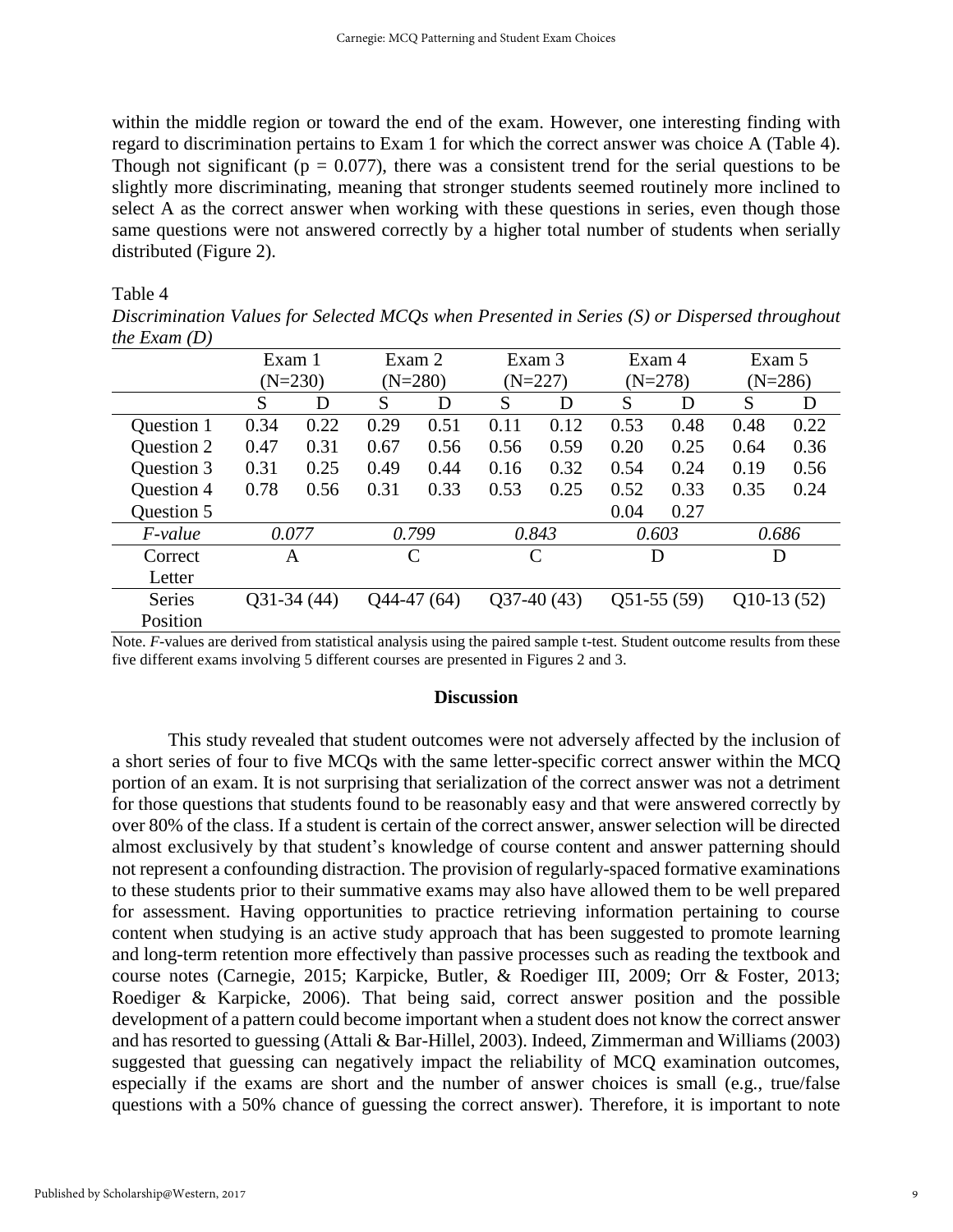that the exams explored in this study were composed of between 43 and 64 MCQs and that each MCQ was associated with a minimum of four and, more often, five answer choices. Furthermore, with regard to the question of whether or not serialization of correct answer choices detrimentally influenced answer selection when questions were more challenging, it should be noted that some of the exams did include within their serial arrays MCQS answered correctly by less than 50% of students. Even those questions were not answered differently by student cohorts writing the Serial versus Dispersed versions of the exam.

Did the identity of the letter forming the series matter? Bresnock et al. (1989) reported that students had better outcomes when writing four-choice MCQ exams if a higher proportion of the correct answers were represented by the letter A rather than the letter D. They postulated that students were more prone to recognize the correct answer if they saw it immediately rather than after reading through several distractors and possibly becoming confused. On the other hand, a pair of studies separated in time by almost 50 years and each controlled to remove knowledge as a basis for answer selection revealed that a higher proportion (70-80%) of study participants, chose central letters (B and C) rather than A or D, the letters at the beginning or the end of the list (Attali & Bar-Hillel, 2003; Berg & Rapaport, 1954). Experimental design (participants not provided with actual answer choice content, only answer letters, and the earlier study also used imaginary questions) assured that participants were purely guessing in order to pick their answer from lists of four options. This tendency, referred to by some researchers as edge aversion and by others as central bias, not only influences guesses made by test-takers, but also guides many of the simple choices we make during our daily lives that are not linked to any sort of a strategic advantage, such as picking a single item from a grocery store display of many identical options (Attali & Bar-Hillel, 2003; Shaw, Bergen, Brown, & Gallagher, 2000).

Interestingly, both central and edge letters were represented as correct answer choices in the exam versions included in this study and, in general, letter position did not exert a significant influence on student outcomes. The majority of the MCQs in the two exams involving serialization of D as the correct answer also included a choice E, so an edge effect with regard to choice D could not be evaluated. However, for choice A, there was one possible instance in which edge aversion may have had a small role to play and that would be for some of the weaker students writing Examination 1. While the total percent of students choosing the correct answer did not differ between the serial and random question arrays, the slight but consistent trend for the serial questions to discriminate between stronger and weaker students, while not statistically significant  $(p = 0.077)$ , suggests that those students who were not certain of the correct answer were somewhat less inclined to select the edge choice, item A, when guessing.

While the survey response rate was low, the fact that this subset of students closely mirrored the class as a whole, in terms of course outcomes, permits increased confidence that the feedback is representative. This low response rate likely derives from such confounding factors as a natural tendency for students to become busier as the term moves toward the time of final exams, the fact that participation was completely voluntary and anonymous, and the need for students to see a direct benefit to their final grade if they are to participate in a course-related activity (Saunders & Gale, 2012).

Interestingly, more than half of survey respondents indicated that they do pay attention to answer patterning on the Scantron sheet and that a series of 4-5 questions with the same letter for the correct answer would encourage many of them to take a second look at their answer choices. However, the results of this study looking at student outcomes suggests that the randomization of MCQ organization is a fair and safe approach to exam creation, even when it does create short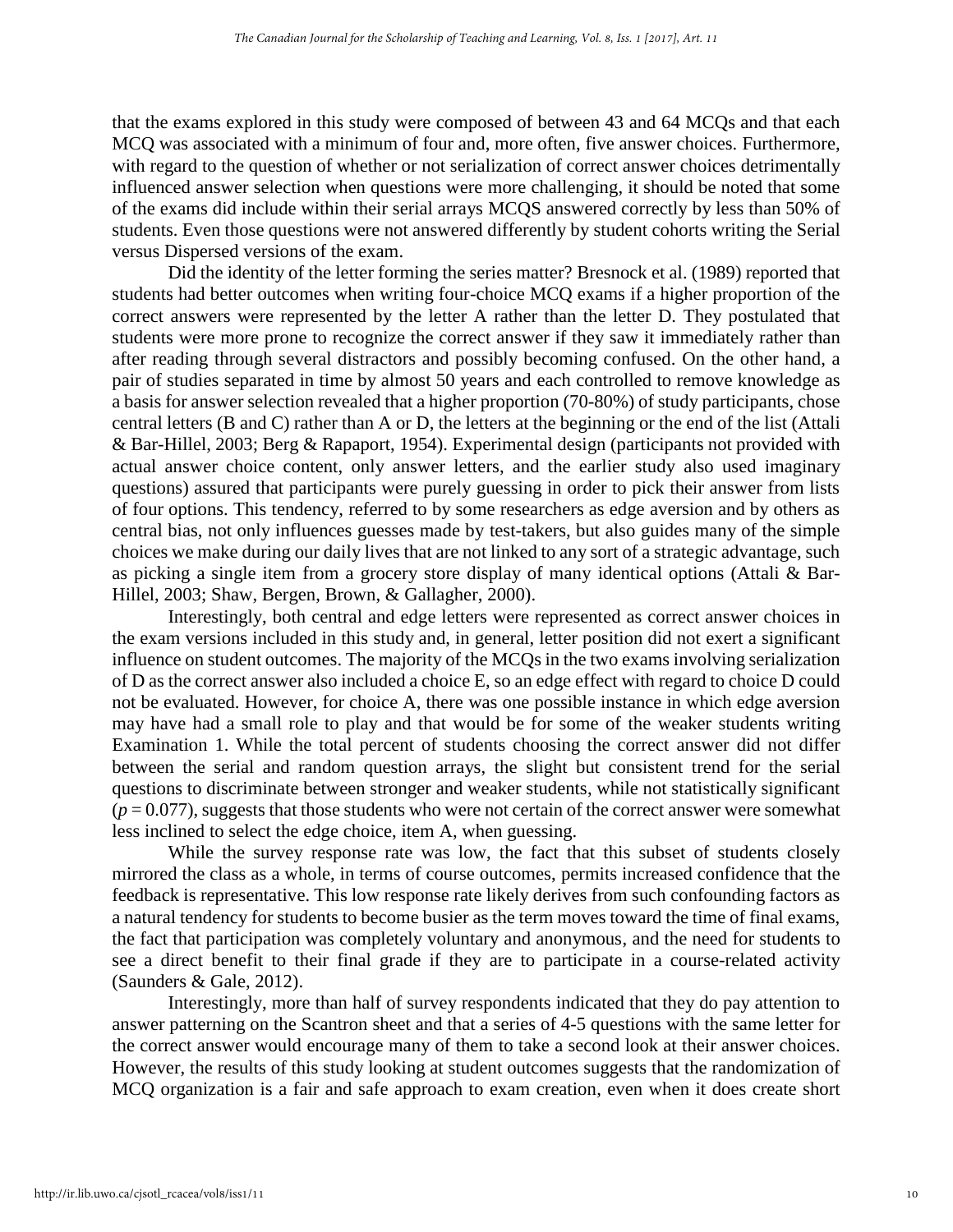series of consecutive MCQs with the same letter-specific correct answer, and that these series did not adversely affect answer choices made by students. It is important to note that the questions were randomized in all exam versions; no students were presented with even the suggestion of an advantage due to sequential examination of course content or gradation of MCQs in order of difficulty. Interestingly, survey data indicated that a proportion of students, possibly close to 30%, may be customizing their MCQ experience by choosing to answer the easier questions first and then going back afterwards to tackle the questions they found to be more difficult, in this way providing them with an easy-to-hard exam approach. As conceded by other investigators (Laffitte, 1984; Perlini et al., 1998), it was not possible in this study to control the order in which students answered the questions, only the order in which they encountered them. While the results of most studies have shown that ordering by difficulty does not confer an advantage on examination outcome (Laffitte, 1984; Noland et al., 2014; Paretta & Chadwick, 1975; Perlini et al., 1998), in this study, that approach may have had the consequence of delaying the recognition of a series by a subset of students because they initially skipped over one or more of the serial questions due to difficulty, only to return later to select an answer and transfer it to the Scantron sheet.

The results of this study suggest that the generation of short series of MCQs with the same letter-specific correct answer does not adversely influence student outcomes. These results should be interpreted with some caution because the MCQs involved in the current study addressed lower order cognitive skills pertaining primarily to knowledge and application and it may be that serial arrays would undermine student confidence in correct answer selection when answering MCQs addressing the higher order cognitive skills of analyzing, evaluating and creating (Anderson et al., 2001). And such MCQs would be found, for example, in examinations for disciplines such as mathematics (students may need to calculate the correct answer) or the social sciences and law (students may need to select the correct justification for a course of action or link appropriate concepts). An additional caveat is that it was also not possible to control the time spent by each student reviewing their answers, noticing letter-specific series, or considering possible changes to their answer selections. It is the author's experience that some students spend very little time reviewing their answers and hand in their completed marking sheets long before the exam time has expired. Other students labour over each answer choice and sometimes end up talking themselves out of a correct answer selection for a variety of reasons that could include the distracting influence of a series. A study involving focus groups and examinations that are not for credit would allow control to be exerted over the time permitted for students to select and transfer their initial answer choices to the computer marking sheet as well as the time allowed to review and possibly revise their answer choices.

In conclusion, the randomization of MCQ order using computer-based exam banks provides an efficient means to create multiple exam versions for a variety of disciplines. While a side effect of this approach may be the creation of short series of MCQs with the same letterspecific correct answer, the results of this investigation suggests that these series do not appear to be an important distraction for students writing these exams.

#### **References**

Anderson, L. W., Krathwohl, D. R., Bloom, B. S. (2001). *A taxonomy for learning, teaching, and assessing: A revision of Bloom's Taxonomy of educational objectives*. New York, NY: Longman.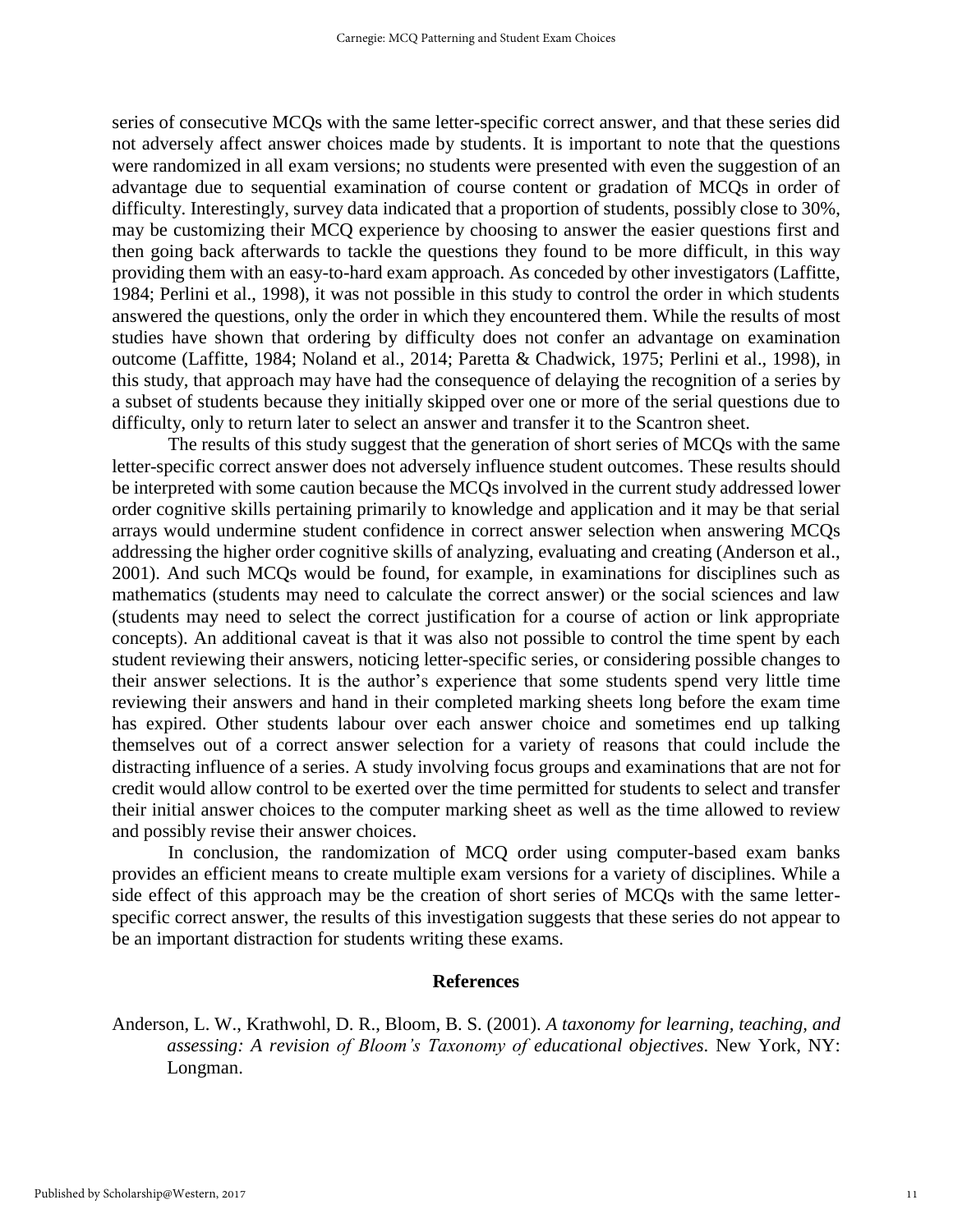- Attali, Y., & Bar-Hillel, M. (2003). Guess where: The position of correct answers in multiplechoice test items as a psychometric variable. *Journal of Educational Measurement 40*(2), 109-128. <https://doi.org/10.1111/j.1745-3984.2003.tb01099.x>
- Balch, W. R., (1989). Item order affects performance on multiple-choice exams. *Teaching of Psychology, 16*(2), 75-77. [http://dx.doi.org/10.1207/s15328023top1602\\_9](http://dx.doi.org/10.1207/s15328023top1602_9)
- Berg, I. A., & Rapaport, G. M., (1954). Response bias in an unstructured questionnaire. *Journal of Psychology, 38*, 475-481. <http://dx.doi.org/10.1080/00223980.1954.9712954>
- Bresnock, A. E., Graves, P. E., & White, N. (1989). Multiple-choice testing: question and response position. *Journal of Economic Education, 20*(3), 239-245. <http://dx.doi.org/10.1080/00220485.1989.10844626>
- Carnegie, J. (2015). Use of feedback-oriented online exercises to help physiology students construct well-organized answers to short-answer questions. *CBE-Life Sciences Education, 14*(3), 1-12.<http://dx.doi.org/10.1187/cbe.14-08-0132>
- Kagundu, P., & Ross, G. (2015). The impact of question order on multiple choice exams on student performance in an unconventional introductory economics course. *Journal for Economic Educators, 15*(1), 19-36.
- Karpicke, J. D., Butler, A. C., & Roediger III, H. L. (2009). Metacognitive strategies in student learning: Do students practice retrieval when they study on their own? *Memory, 17*(4), 471- 479.<https://doi.org/10.1080/09658210802647009>
- Khan, J. S., Tabasum, S., Mukhtar, O., & Iqbal, M. (2013). The effect on student performance of scrambling questions and their stems in medical colleges' admission tests. *Journal of the College of Physicians and Surgeons Pakistan, 23*(12), 904-906.
- Kirschner, P. A. (2002). Cognitive load theory: Implications of cognitive load theory on the design of learning. *Learning and Instruction, 12,* 1-10. [http://dx.doi.org/10.1016/S0959-4752\(01\)00014-7](http://dx.doi.org/10.1016/S0959-4752(01)00014-7)
- Kirschner, P. A., Sweller, J., & Clark, R. E. (2006). Why minimal guidance during instruction does not work: an analysis of the failure of constructivist, discover, problem-based, experiential, and inquiry-based teaching. *Educational Psychologist, 41*(2), 75-86. [http://dx.doi.org/10.1207/s15326985ep4102\\_1](http://dx.doi.org/10.1207/s15326985ep4102_1)
- Kuechler, W. L., & Simkin, M. G. (2010). Why is performance on multiple-choice tests and constructed-response tests not more closely related? Theory and an empirical test. *Decision Sciences Journal of Innovated Education, 8*(1), 55-73. [http://dx.doi.org/10.1111/j.1540-](http://dx.doi.org/10.1111/j.1540-4609.2009.00243.x) [4609.2009.00243.x](http://dx.doi.org/10.1111/j.1540-4609.2009.00243.x)
- Laffitte, R. G. Jr. (1984). Effects of item order on achievement test scores and students' perception of test difficulty. *Teaching of Psychology, 1-1*(4), 212-213. <http://dx.doi.org/10.1177/009862838401100405>
- Lowe, D. (1991). Set a multiple choice question (MCQ) examination. *British Medical Journal 302*, 780-782. <http://dx.doi.org/10.1136/bmj.302.6779.780>
- Neely, D. L., Springston, F. J., & McCann, S. J. H. (1994). Does item order affect performance on multiple-choice exams? *Teaching of Psychology, 21*(1), 44-45. [http://dx.doi.org/10.1207/s15328023top2101\\_10](http://dx.doi.org/10.1207/s15328023top2101_10)
- Noland, T. G., Russell, H. J., Madden, E. K. (2014). Does question order matter? An analysis of multiple choice question order on accounting exams. *Journal of Advances in Business Education, 2*(1), 1-15.